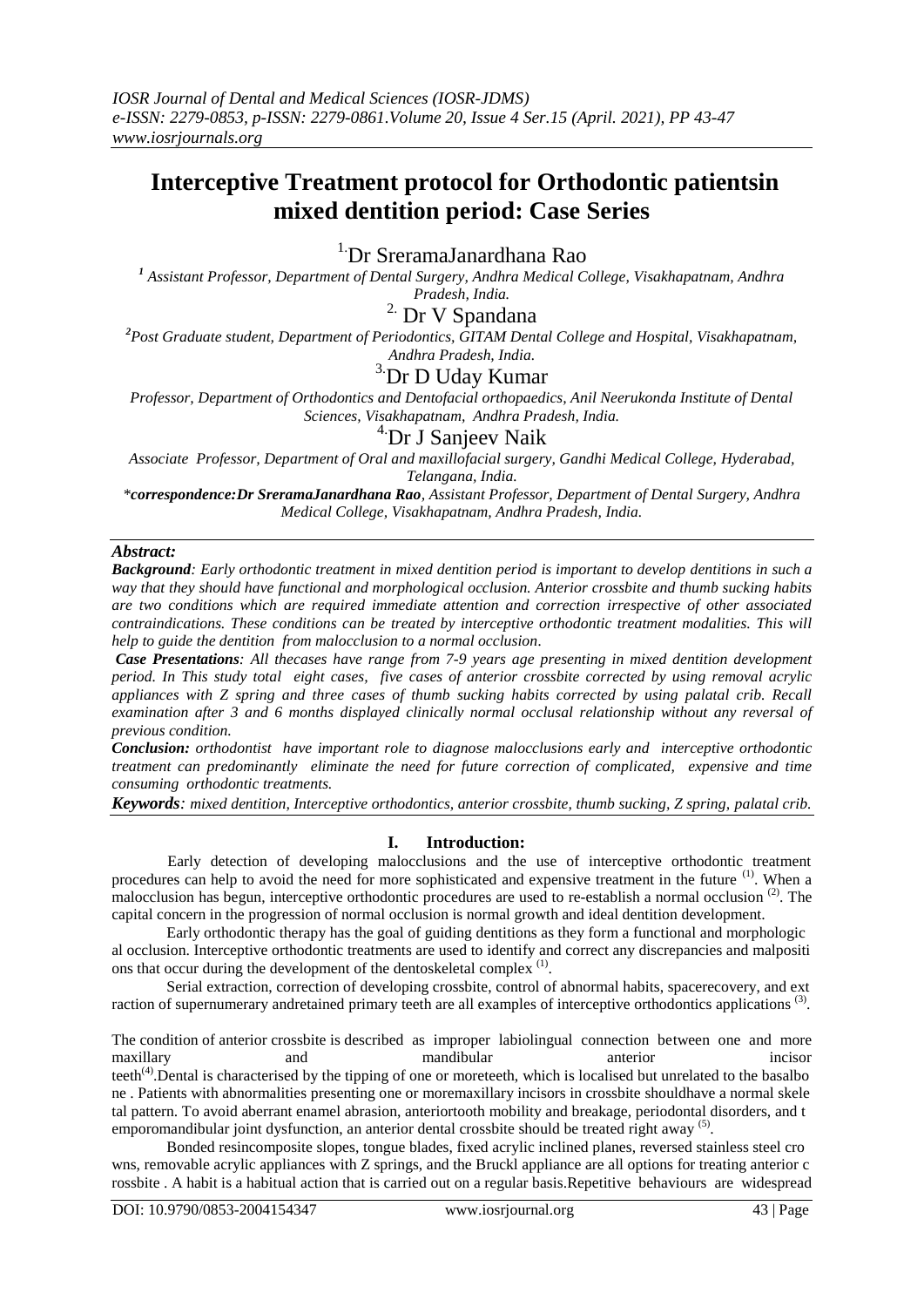during the infancy period, and the majority of them begin and end spontaneously<sup>(6)</sup>. If the habit persists or becomes more frequent, negative dentoskeletal consequences will occurs .

Proclined maxillary or mandibular incisors, anterior open bite, greater overjet, lingual inclination lower incisor, unilateral crossbite, deep palate, speech defect, and finger defect are examples of these outcomes  $(7)$ . Direct counselling by a dentist, reminder therapy, the incentives concept, and orthodontic appliance treatmentare all possibilities for treating these behaviours<sup>(8)</sup>. This article discusses a case study in whi ch a crossbite was rectified with the help of interceptive orthodontic therapy.

## **II. Report on Cases:**

#### **Case 1**:

A 7 -year old male patient came with chief complaint of crooked upper front teeth . The permanent maxillary left and right central incisors were found to be in crossbite after a through clinical intraoral examination.

Upper removable acrylic appliances with Z springs were placed to maxillary left and right central teeth. In three months, the crossbite was rectified. After 6 months, a recall examination revealed a normal occlusal rela tionship with no signs of recurrence (Figure1,2 and 3).



Figure 1: A 7 years old male patient with anterior dental crossbite



Figure 2: intraoral clinical photograph with removable acrylic appliances with Z spring



Figure 3: Intraoral photograph Post treatment - 3 months after treatment.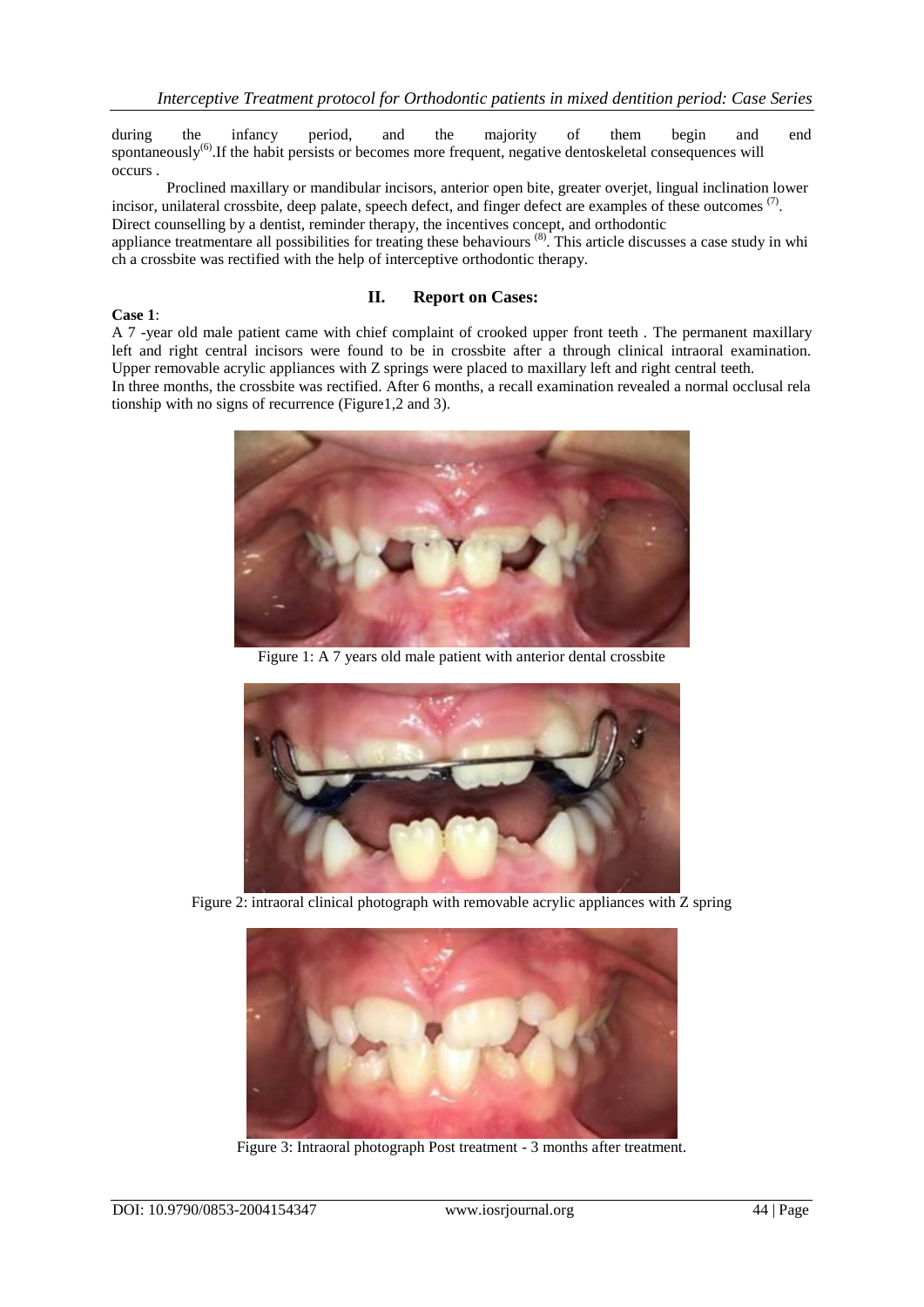# **Case 2**:

A 7-year old male patient was sent to our clinic because he was concerned about an unsightly anterior tooth. Anterior crossbite was discovered in connection to the maxillary right central incisor during a clinicalexaminatio n. Upper detachable acrylic appliances with Z springs were used to treat the crossbite.With in three months , the crossbite was treated with top detachable acrylic appliance with Z spring.Every month, Z springwas triggered. After 6 months, a recall examination revealed a normal occlusal rela tionship with no signs of recurrence.

# **Case 3**:

# An 8-

yearold girl patient was sent to our clinic with gingival recession. On clinical examination, gingivalrecessionwas seen due to occlusal stress to the lower right central incisor, and anterior crossbite was seen in relation to the ma xillary right centralincisor. Within three months, the crossbite was treated with top detachable acrylicappliances with Z spring. Every month, Z spring was triggered.

#### **Case 4**:

#### A 7-year-

old female patient was referred to our clinic for aesthetic concerns. The permanent maxillary implant was discov ered during an intraoral examination. The permanent maxillary right central incisor was found to be in crossbite duringintraoralexamination.Within three months, the crossbite was treated with top detachable acrylicappliances with Z spring.

#### **Case 5**:

A 8-year-

old female patient was admitted to our clinic due to a tendency of thumb sucking. Anterior open bite,deep palate , and compensatory tongue thrust were discovered during an intraoral examination. The palatal crib was cemente d to the upper permanent first molars with glass ionomer cement. After a month, her mother notified her that she had stoppedthe habit. However, the patient was advised to continue using the appliance in order to prevent the h abit from reversing. Every month, the patient was recalled for a checkup, and after 6 months,

the device was removed and the condition of the patient was assessed tongue position and swallowing pattern(Figure 4,5,and 6).



Figure 4: A 8 years old male patient's intraoral clinical photographs with thumb sucking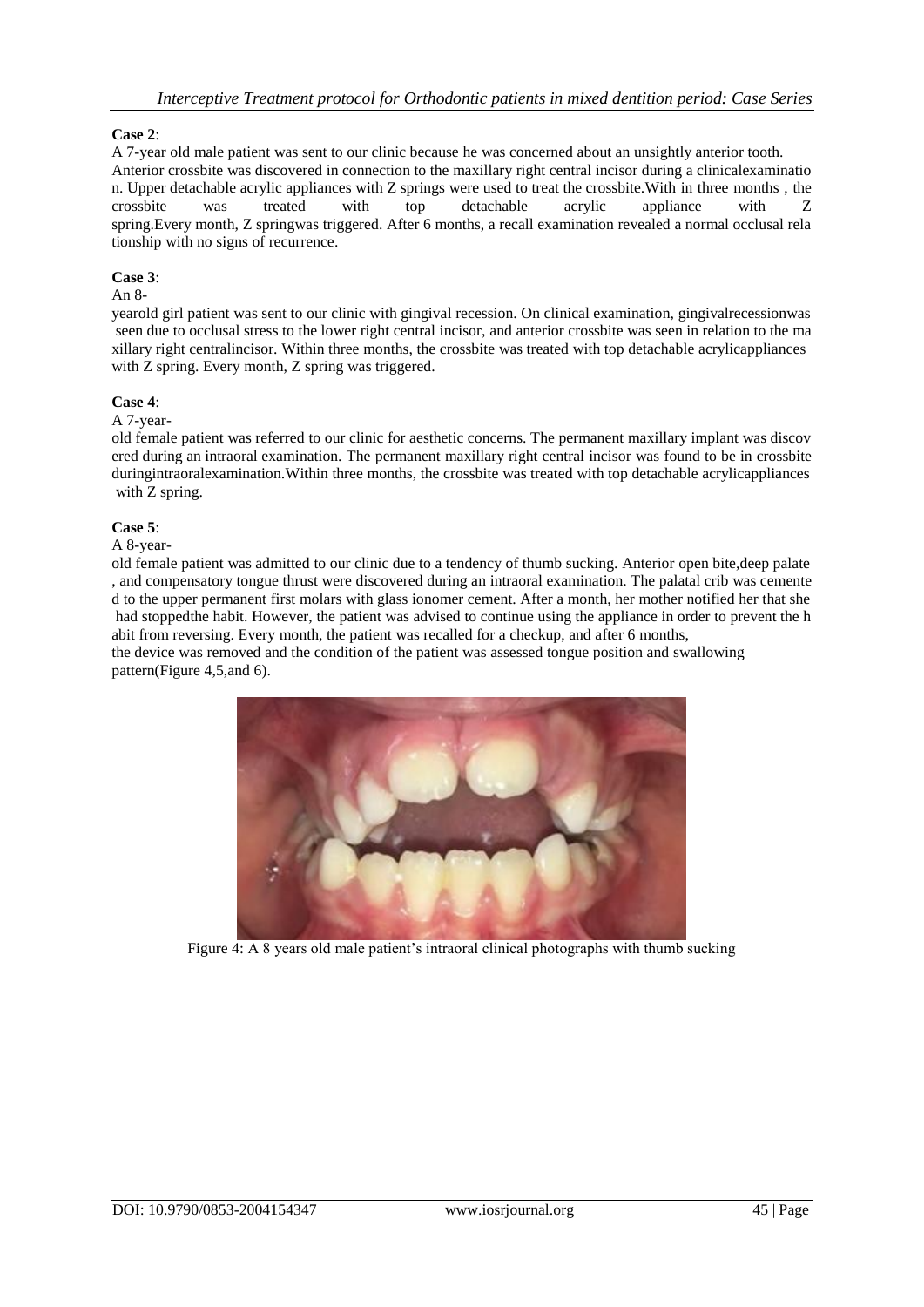

Figure 5: intraoral clinical photograph with removable acrylic appliances with palatalcrib.



Figure 6: Intraoral photograph Post treatment - 3 months after treatment.

# **Case 6**:

A 7 year old male patient with a thumb sucking tendency was sent to our clinic.An anterior open bite anda deep palate were discovered during an intraoral examination. For six months, a palatal crib was used. Every month, the patient was called back for a checkup.

# **III. Discussion:**

One of paediatric dentistry's main goals is to aid in the normal development of the dentitionand occlusi on . The development of mixed dentition provides the finest opportunity for occlusal management and malocclu sion prevention. Complexity may become an issue during therapy if it is not addressed <sup>(9)</sup>. Interception of habit a nd correction of anterior crossbite frequently necessitate the use of appliances, which can lengthen treatment tim e and cost<sup>(10)</sup>. Interceptive therapy techniques are used to correct malocclusion. Anterior dental crossbite occurs when the axis of one or more lingually positioned maxillary incisors incline unnaturally.

When primary teeth or roots are retained or pulp less, odontomas are present, the arch length is insufficient, the incisor region is crowded, the permanent tooth ge rm is displaced lingually as the primaryincisor is traumatised, a repaired cleft lip is present, the maxillaryanterio r incisors' path is lingually erupted,supernumerary anterior teeth are present, and

biting the upper lip has become a habit, anterior dental cross.

Periodontal disease, temporomandibular joint dysfunction, anterior tooth movement andbreakage, and abnormal enamel abrasion can all be prevented by treating anterior crossbite as soon as it is discovered.

There are several approaches to dealing with anterior dental issues.Tongue blade therapy, reverse stainless steel crowns, removable acrylic appliance with anterior Z springs, bonded resin composite slopes, and fixed orthodontic appliance are some of the options for treating anterior dental crossbite.According to Skeggs and Sandler, the proper use of permanent appliances for the treatment of anterior dental crossbite was faster than the detachable approach . According to Wiedel et al., anterior crossbite in one or